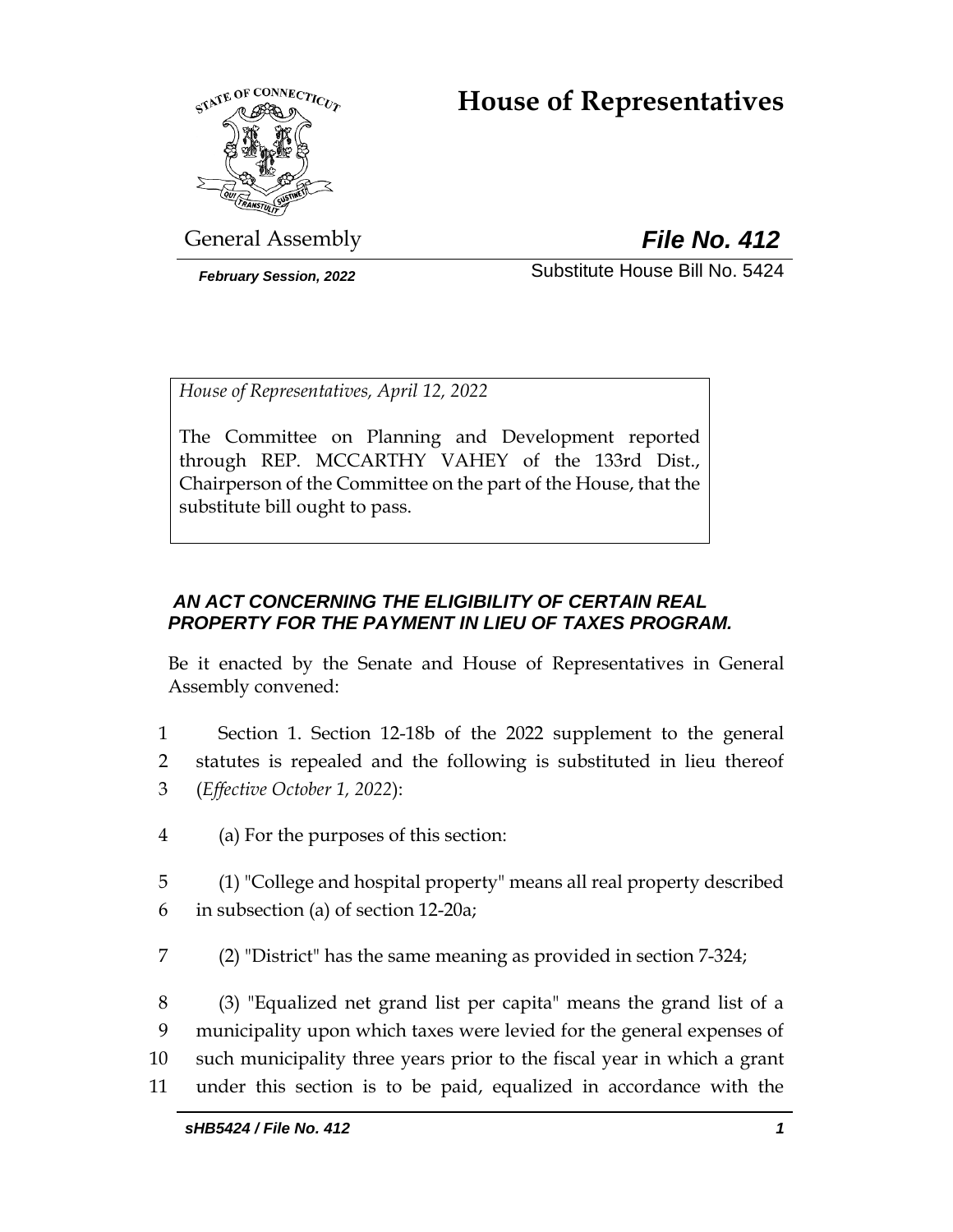provisions of section 10-261a and divided by the total population of such municipality; (4) "Municipality" means any town, city, borough, consolidated town and city and consolidated town and borough; (5) "State, municipal or tribal property" means all real property described in subsection (a) of section 12-19a; (6) "Tier one municipality" means a municipality with an equalized net grand list per capita of less than one hundred thousand dollars; (7) "Tier two municipality" means a municipality with an equalized net grand list per capita of one hundred thousand dollars to two hundred thousand dollars; and (8) "Tier three municipality" means a municipality with an equalized net grand list per capita of greater than two hundred thousand dollars. (b) Notwithstanding the provisions of sections 12-19a and 12-20a, all funds appropriated for state grants in lieu of taxes shall be payable to municipalities and districts pursuant to the provisions of this section. On or before January first, annually, the Secretary of the Office of Policy and Management shall determine the amount due, as a state grant in lieu of taxes, to each municipality and district in this state wherein college and hospital property is located, **[**and**]** to each municipality and district in this state wherein state, municipal or tribal property, except that which was acquired and used for highways and bridges, but not excepting property acquired and used for highway administration or 35 maintenance purposes, is located, and to each municipality and district 36 in this state wherein any real property exempt from taxation under 37 section 12-81, except for any house of religious worship exempt from taxation pursuant to subdivision (13) of section 12-81, is located. (1) The grant payable to any municipality or district for **[**state, municipal or tribal**]** property under the provisions of this section in the fiscal year ending June 30, 2022, and each fiscal year thereafter, shall be equal to the total of **[**:**]** seventy-seven per cent of the property taxes that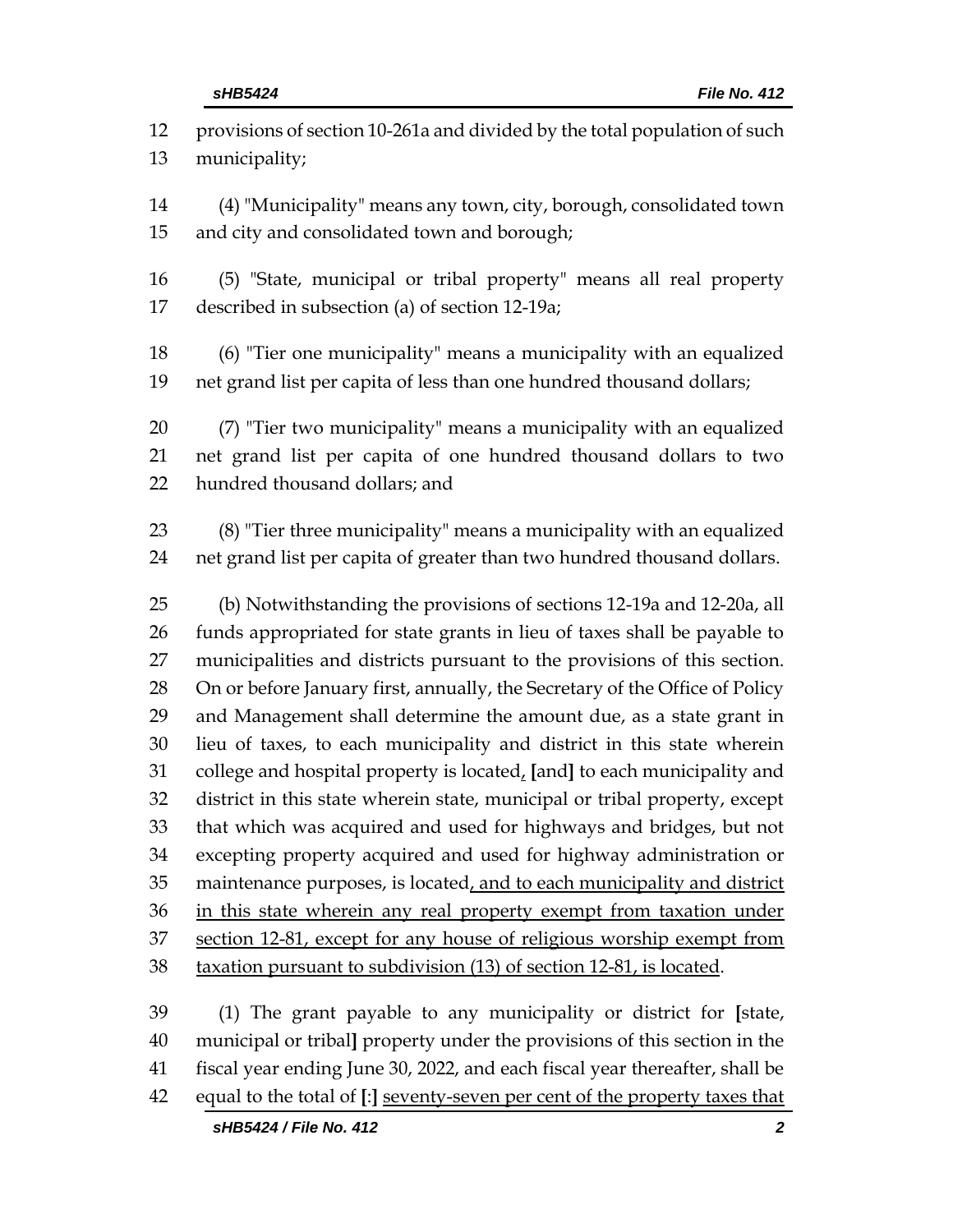would have been paid with respect to any real property exempt from taxation under section 12-81, except for any house of religious worship

exempt from taxation pursuant to subdivision (13) of section 12-81.

(2) Notwithstanding the provisions of subdivision (1) of this

47 subsection, the grant for any real property listed in this subdivision shall

48 be equal to the total of:

 (A) One hundred per cent of the property taxes that would have been paid with respect to any facility designated by the Commissioner of Correction, on or before August first of each year, to be a correctional facility administered under the auspices of the Department of Correction or a juvenile detention center under direction of the Department of Children and Families that was used for incarcerative purposes during the preceding fiscal year. If a list containing the name and location of such designated facilities and information concerning their use for purposes of incarceration during the preceding fiscal year is not available from the Secretary of the State on August first of any year, the Commissioner of Correction shall, on said date, certify to the Secretary of the Office of Policy and Management a list containing such information;

 (B) One hundred per cent of the property taxes that would have been paid with respect to that portion of the John Dempsey Hospital located at The University of Connecticut Health Center in Farmington that is used as a permanent medical ward for prisoners under the custody of the Department of Correction. Nothing in this section shall be construed as designating any portion of The University of Connecticut Health Center John Dempsey Hospital as a correctional facility;

 (C) One hundred per cent of the property taxes that would have been paid on any land designated within the 1983 Settlement boundary and taken into trust by the federal government for the Mashantucket Pequot Tribal Nation on or after June 8, 1999;

 (D) One hundred per cent of the property taxes that would have been paid with respect to the property and facilities owned by the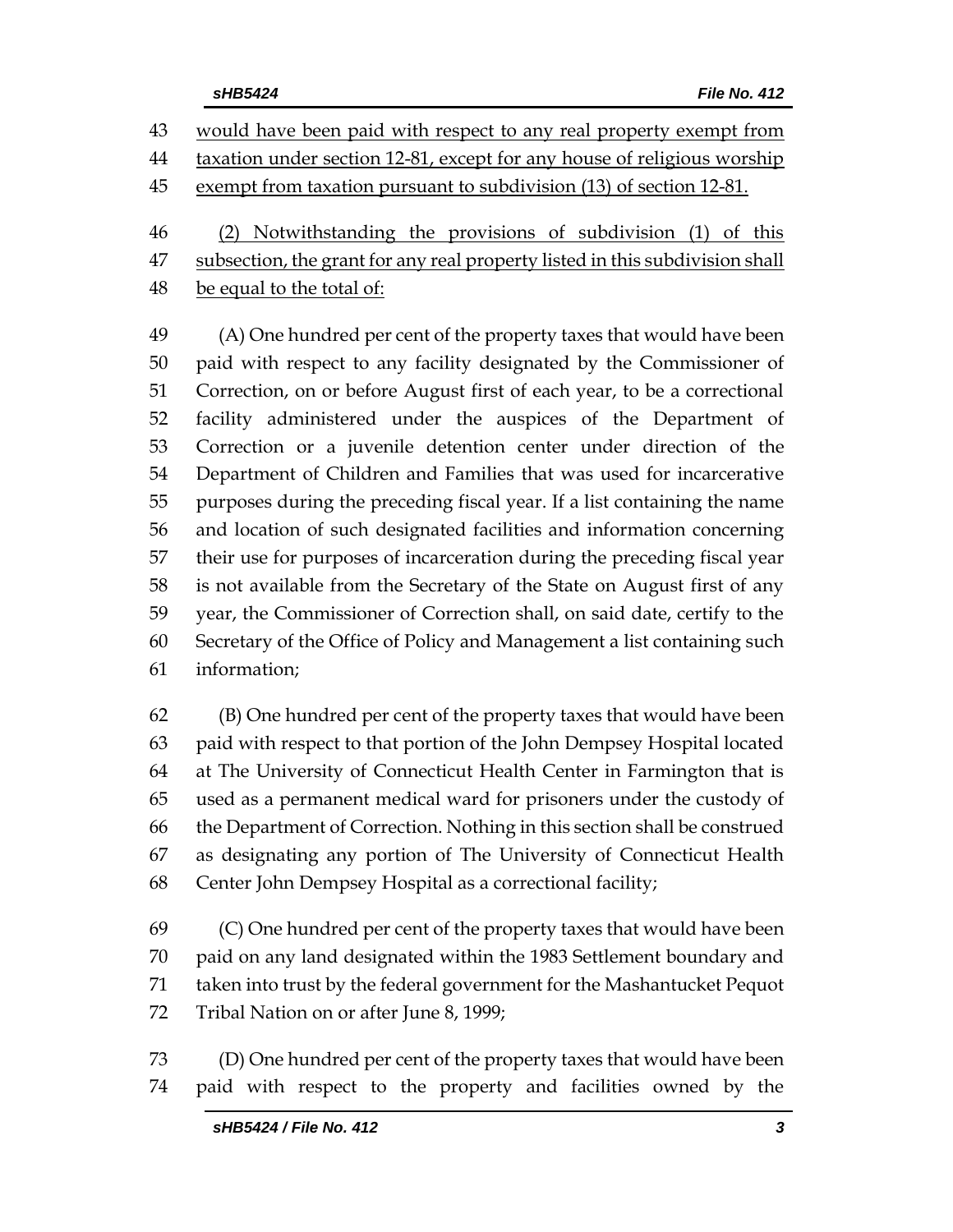#### Connecticut Port Authority;

 (E) Subject to the provisions of subsection (c) of section 12-19a, sixty- five per cent of the property taxes that would have been paid with respect to the buildings and grounds comprising Connecticut Valley Hospital and Whiting Forensic Hospital in Middletown;

 (F) With respect to any municipality in which more than fifty per cent of the property is state-owned real property, one hundred per cent of the property taxes that would have been paid with respect to such state-owned property;

 (G) Forty-five per cent of the property taxes that would have been paid with respect to all municipally owned airports; except for the exemption applicable to such property, on the assessment list in such municipality for the assessment date two years prior to the commencement of the state fiscal year in which such grant is payable. The grant provided pursuant to this section for any municipally owned airport shall be paid to any municipality in which the airport is located, except that the grant applicable to Sikorsky Airport shall be paid one-half to the town of Stratford and one-half to the city of Bridgeport;

 (H) One hundred per cent of the property taxes that would have been paid with respect to any land designated within the 1983 Settlement boundary and taken into trust by the federal government for the Mashantucket Pequot Tribal Nation prior to June 8, 1999, or taken into trust by the federal government for the Mohegan Tribe of Indians of Connecticut, provided the real property subject to this subparagraph shall be the land only, and shall not include the assessed value of any structures, buildings or other improvements on such land; and

 (I) Forty-five per cent of the property taxes that would have been paid with respect to all other state-owned real property.

 **[**(2)**]** (3) The grant payable to any municipality or district for college and hospital property under the provisions of this section in the fiscal year ending June 30, 2017, and each fiscal year thereafter, shall be equal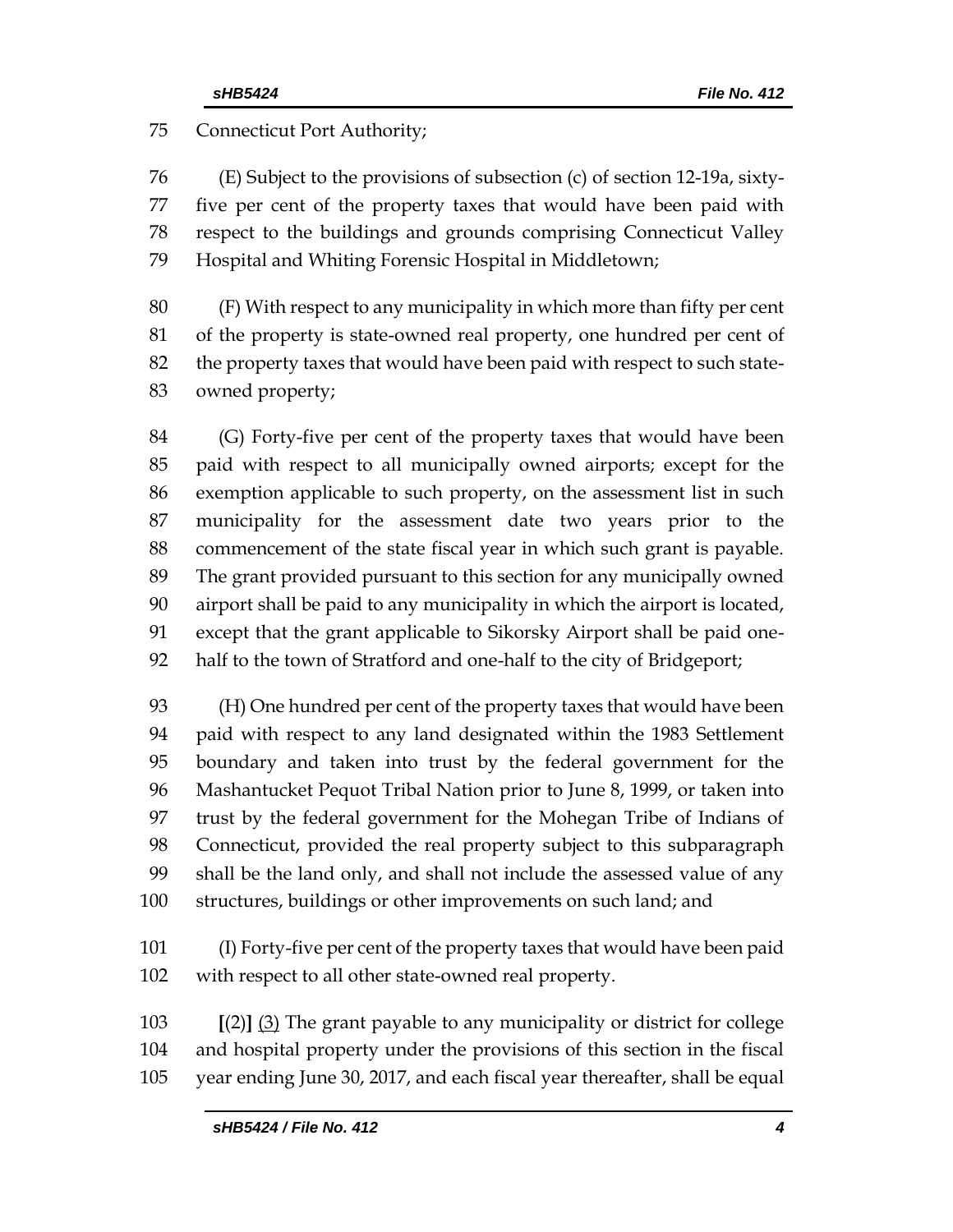to the total of seventy-seven per cent of the property taxes that, except for any exemption applicable to any college and hospital property under the provisions of section 12-81, would have been paid with respect to college and hospital property on the assessment list in such municipality or district for the assessment date two years prior to the commencement of the state fiscal year in which such grant is payable.

 (c) The Secretary of the Office of Policy and Management shall list municipalities, boroughs and districts based on the equalized net grand list per capita. Boroughs and districts shall have the same equalized net grand list per capita as the town, city, consolidated town and city or consolidated town and borough in which such borough or district is located.

 (d) For the fiscal year ending June 30, 2022, and each fiscal year thereafter:

 (1) The total amount of the grants paid to a municipality or district pursuant to the provisions of this subsection shall not be lower than the total amount of the payment in lieu of taxes grants received by such municipality or district for the fiscal year ending June 30, 2021.

 (2) If the total of grants payable to each municipality and district in accordance with the provisions of subsection (b) of this section exceeds the amount appropriated for the purposes of said subsection for a fiscal year:

 (A) Each tier one municipality shall receive fifty per cent of the grant amount payable to such municipality as calculated under subsection (b) of this section;

 (B) Each tier two municipality shall receive forty per cent of the grant amount payable to such municipality as calculated under subsection (b) of this section; and

 (C) Each tier three municipality shall receive thirty per cent of the grant amount payable to such municipality as calculated under subsection (b) of this section.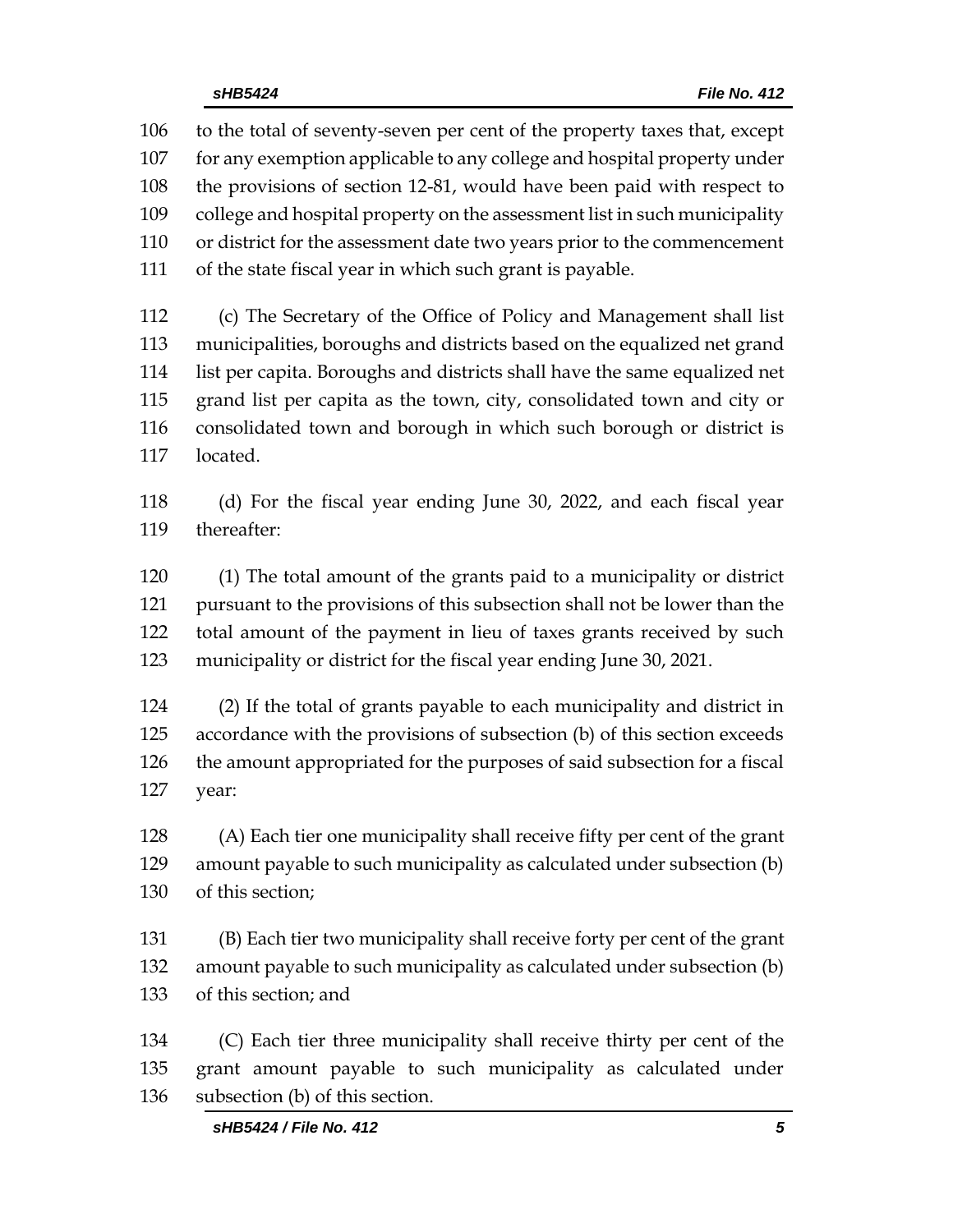(3) Each municipality designated as an alliance district pursuant to section 10-262u or in which more than fifty per cent of the property is state-owned real property shall be classified as a tier one municipality. (4) Each district shall receive the same percentage of the grant amount payable to the municipality in which it is located. (5) (A) If the total of grants payable to each municipality and district in accordance with the provisions of subsection (b) of this section exceeds the amount appropriated for the purposes of said subsection,

 but such appropriated amount exceeds the amount required for grants payable to each municipality and district in accordance with the provisions of subdivisions (1) to (4), inclusive, of this subsection, the amount of the grant payable to each municipality and district shall be increased proportionately.

 (B) If the total of grants payable to each municipality and district in accordance with the provisions of subdivisions (1) to (4), inclusive, of this subsection exceeds the amount appropriated for the purposes of said subdivisions, the amount of the grant payable to each municipality and district shall be reduced proportionately, except that no grant shall be reduced below the amount set forth in subdivision (1) of this subsection.

 (e) Notwithstanding the provisions of subsections (a) to (d), inclusive, of this section:

 (1) The grant payable to any municipality or district with respect to a campus of the United States Department of Veterans Affairs Connecticut Healthcare Systems shall be one hundred per cent;

 (2) For any municipality receiving payments under section 15-120ss, property located in such municipality at Bradley International Airport shall not be included in the calculation of any state grant in lieu of taxes pursuant to this section; and

 (3) The city of Bridgeport shall be due five million dollars, on or before the thirtieth day of September, annually, which amount shall be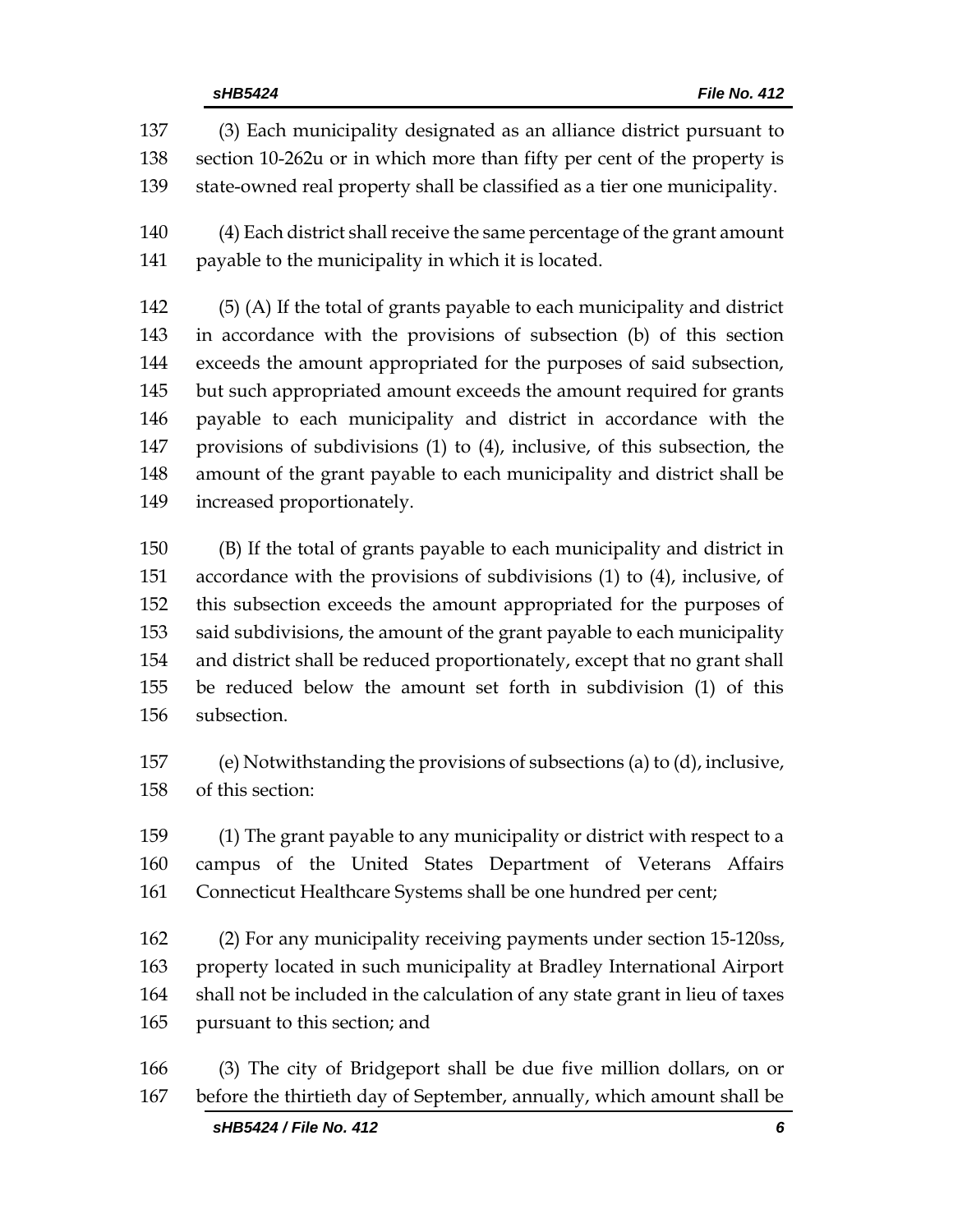| 168 in addition to the amount due such city pursuant to the provisions of |
|---------------------------------------------------------------------------|
| 169 subsections (b) or (d) of this section.                               |

 (f) For purposes of this section, any real property that is owned by the John Dempsey Hospital Finance Corporation established pursuant to the provisions of sections 10a-250 to 10a-263, inclusive, or by one or more subsidiary corporations established pursuant to subdivision (13) of section 10a-254 and that is free from taxation pursuant to the provisions of section 10a-259 shall be deemed to be state-owned real property.

This act shall take effect as follows and shall amend the following sections: Section 1 *October 1, 2022* 12-18b

#### *Statement of Legislative Commissioners:*

In Subsec. (b), "and to each municipality and district in this state wherein any real property exempt from taxation under section 12-81, except for any house of religious worship exempt from taxation pursuant to subdivision (13) of section 12-81, is located" was added for consistency and accuracy.

*PD Joint Favorable Subst.*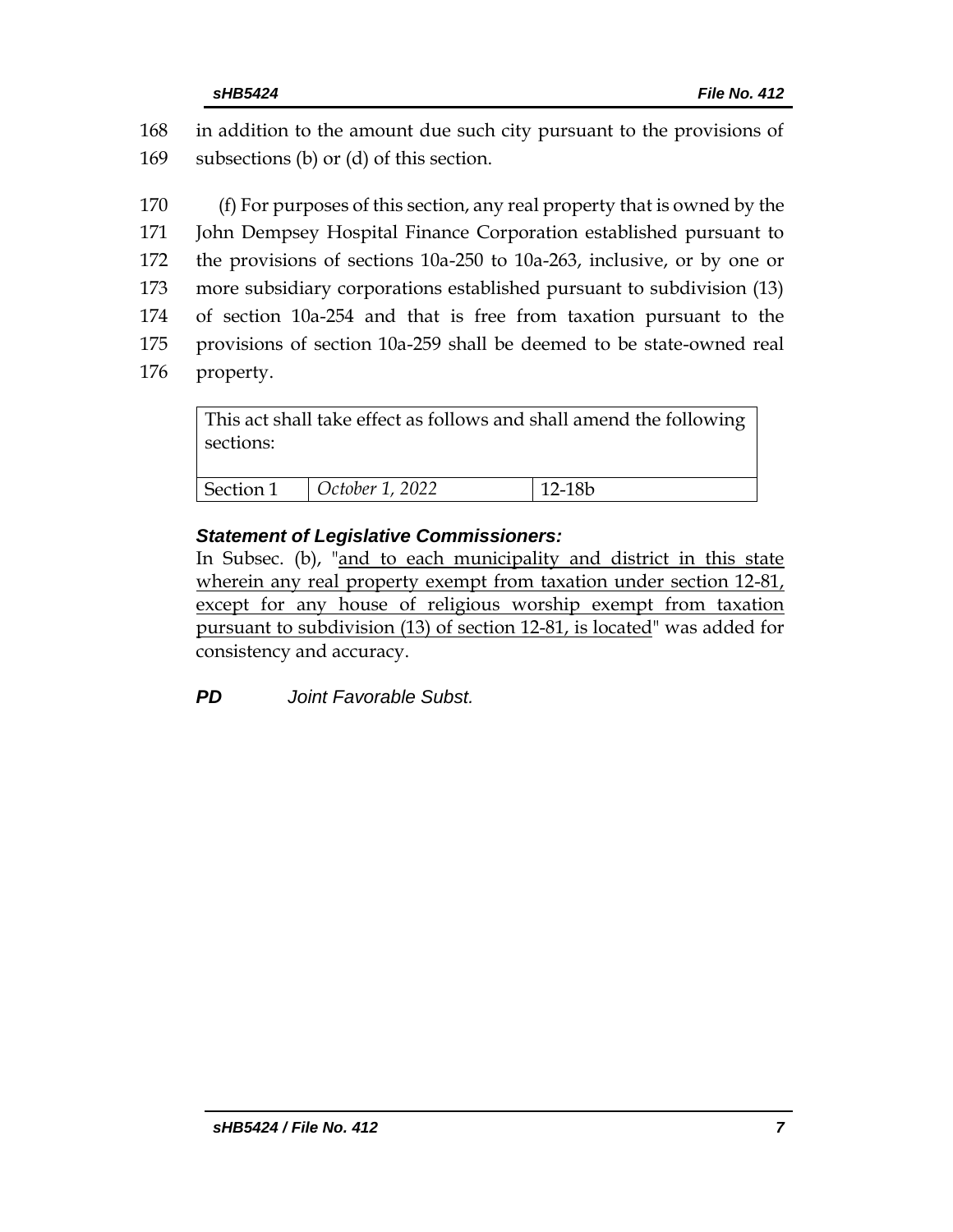*The following Fiscal Impact Statement and Bill Analysis are prepared for the benefit of the members of the General Assembly, solely for purposes of information, summarization and explanation and do not represent the intent of the General Assembly or either chamber thereof for any purpose. In general,*  fiscal impacts are based upon a variety of informational sources, including the analyst's professional *knowledge. Whenever applicable, agency data is consulted as part of the analysis, however final products do not necessarily reflect an assessment from any specific department.*

#### *OFA Fiscal Note*

#### *State Impact:*

| <b>Agency Affected</b> | <b>Fund-Effect</b> | $FY$ 23 \$               | FY 24 \$                 |
|------------------------|--------------------|--------------------------|--------------------------|
| Policy & Mgmt., Off.   | GF - Cost          | Approx.<br>\$1.1 billion | Approx.<br>\$1.1 billion |

Note: GF=General Fund

#### *Municipal Impact:*

| <b>Municipalities</b> | Effect  | FY 23 \$      | FY 24 \$      |
|-----------------------|---------|---------------|---------------|
| All Municipalities    | Revenue | Approx. \$1.1 | Approx. \$1.1 |
|                       | Gain    | billion       | billion       |

#### *Explanation*

The bill expands eligibility for the State Property PILOT and College & Hospital PILOT grant programs to include all property exempt under CGS 12-81, except for property owned by religious institutions.<sup>1</sup> It requires municipalities to be reimbursed for these properties at 77% of the taxes that would have been paid if not for the exemption.

This increases the total cost of the two PILOT grants by an estimated \$1.1 billion. PA 21-3 implemented the Tiered PILOT formula for years in which appropriations are insufficient to fully fund the grants. Tiered PILOT sets certain reimbursement rates for each town, based on town property wealth. The bill increases the cost of achieving these reimbursement rates, in lieu of fully funding the PILOT grants, by about

<sup>1</sup> Most properties with tax exemptions are exempt under CGS 12-81. This includes Federal and municipal property, property used for charitable, historical, scientific, literary, historical or agriculture purposes, individual exemptions for veterans, the elderly and certain manufacturers, and several other types of exemptions.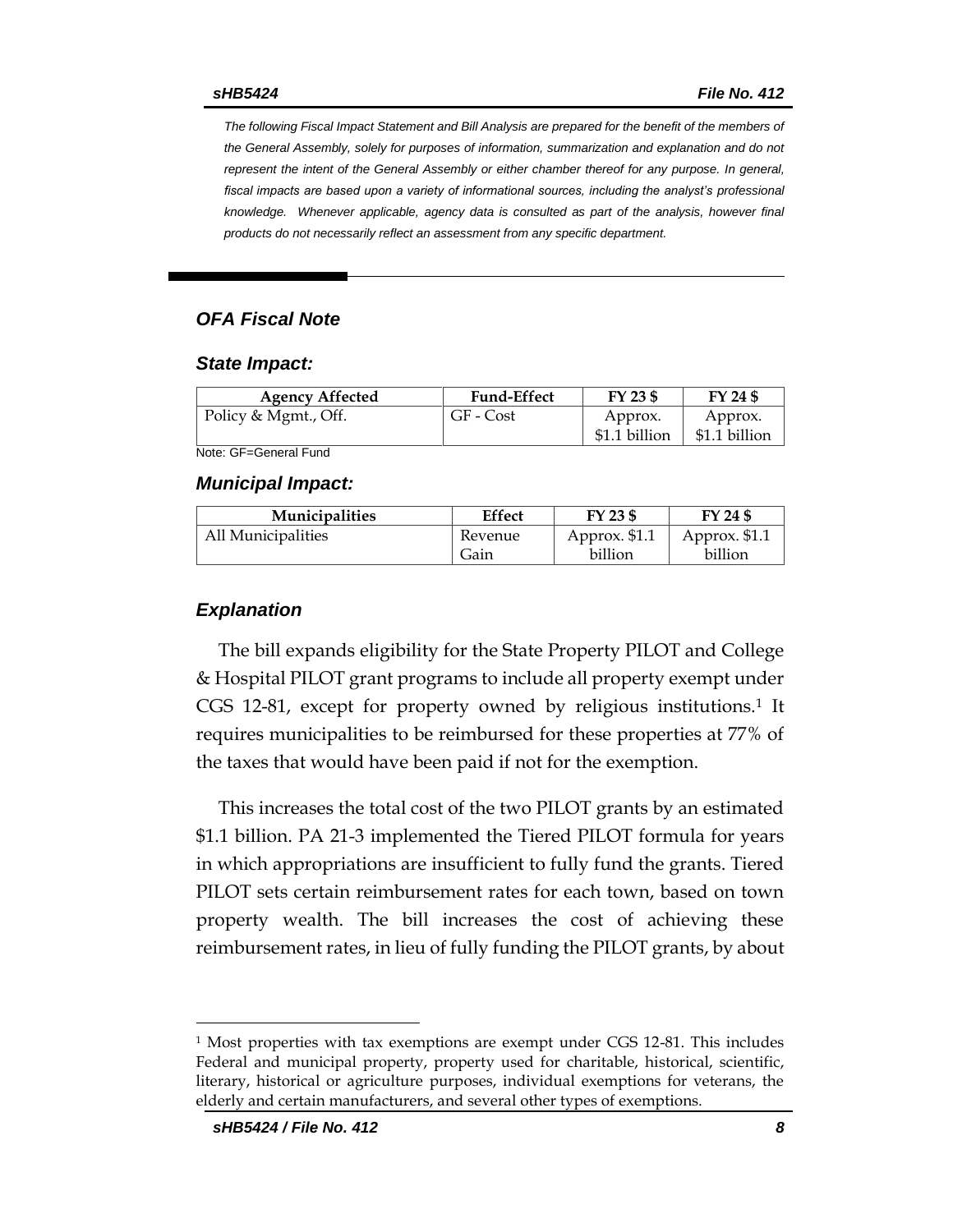\$500 million.

## *The Out Years*

The annualized ongoing fiscal impact identified above would continue into the future subject to changes in municipal mill rates and grand lists.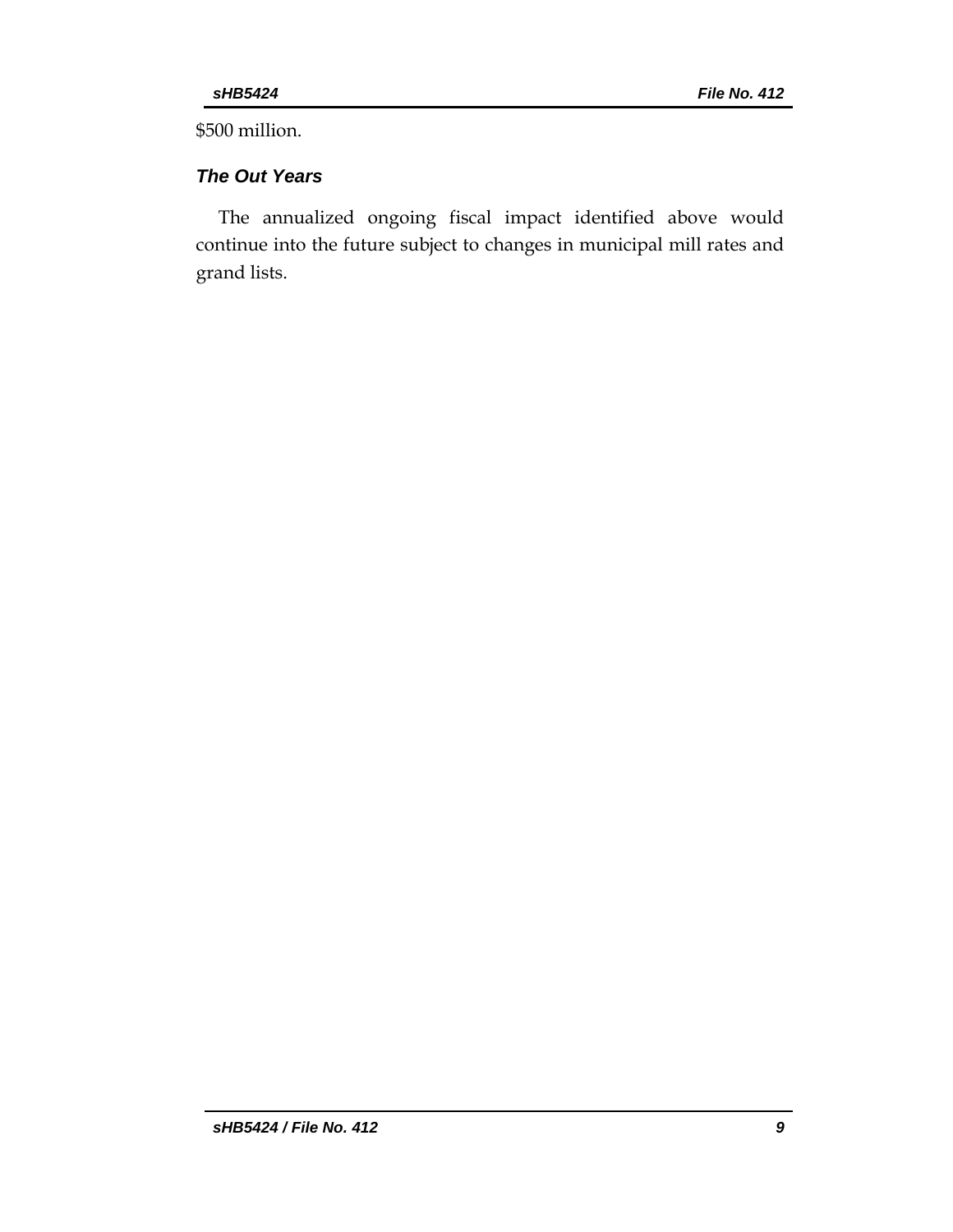## **OLR Bill Analysis sHB 5424**

### *AN ACT CONCERNING THE ELIGIBILITY OF CERTAIN REAL PROPERTY FOR THE PAYMENT IN LIEU OF TAXES PROGRAM.*

#### **SUMMARY**

This bill expands the properties eligible for reimbursement under the payment in lieu of taxes (PILOT) program to include all real property that is exempt from property tax under CGS § 12-81, except houses of worship (see below, for covered property types).

Currently, the PILOT program provides grants to municipalities and certain special taxing districts for (1) state-owned property, municipally owned airports, and Indian reservation land, and (2) private, nonprofit college and hospital property. The law sets reimbursement rates for these PILOT-eligible properties (45% of lost property tax revenue for most state-owned real property and 77% for most nonprofit college and hospital property) and requires additional payments for municipalities that host specified properties or institutions.

The bill sets the reimbursement rate for real property that is exempt from property tax under CGS § 12-81 properties at 77% of the lost property tax revenue, but keeps the existing reimbursement rates, ranging from 45% to 100%, for state-owned property, municipally owned airports, Indian reservation land, and the U.S. Department of Veterans Affairs Connecticut Healthcare Systems campus. The bill's PILOT grants are in addition to the existing reimbursements the state gives to municipalities for specified tax-exempt properties (e.g., reimbursement for the tax exemption for individuals with disabilities (CGS § 12-94a) and state aid to distressed municipalities (CGS § 32-9s).

The bill's expanded PILOT grants are subject to the tiered PILOT proration method that under existing law applies when appropriations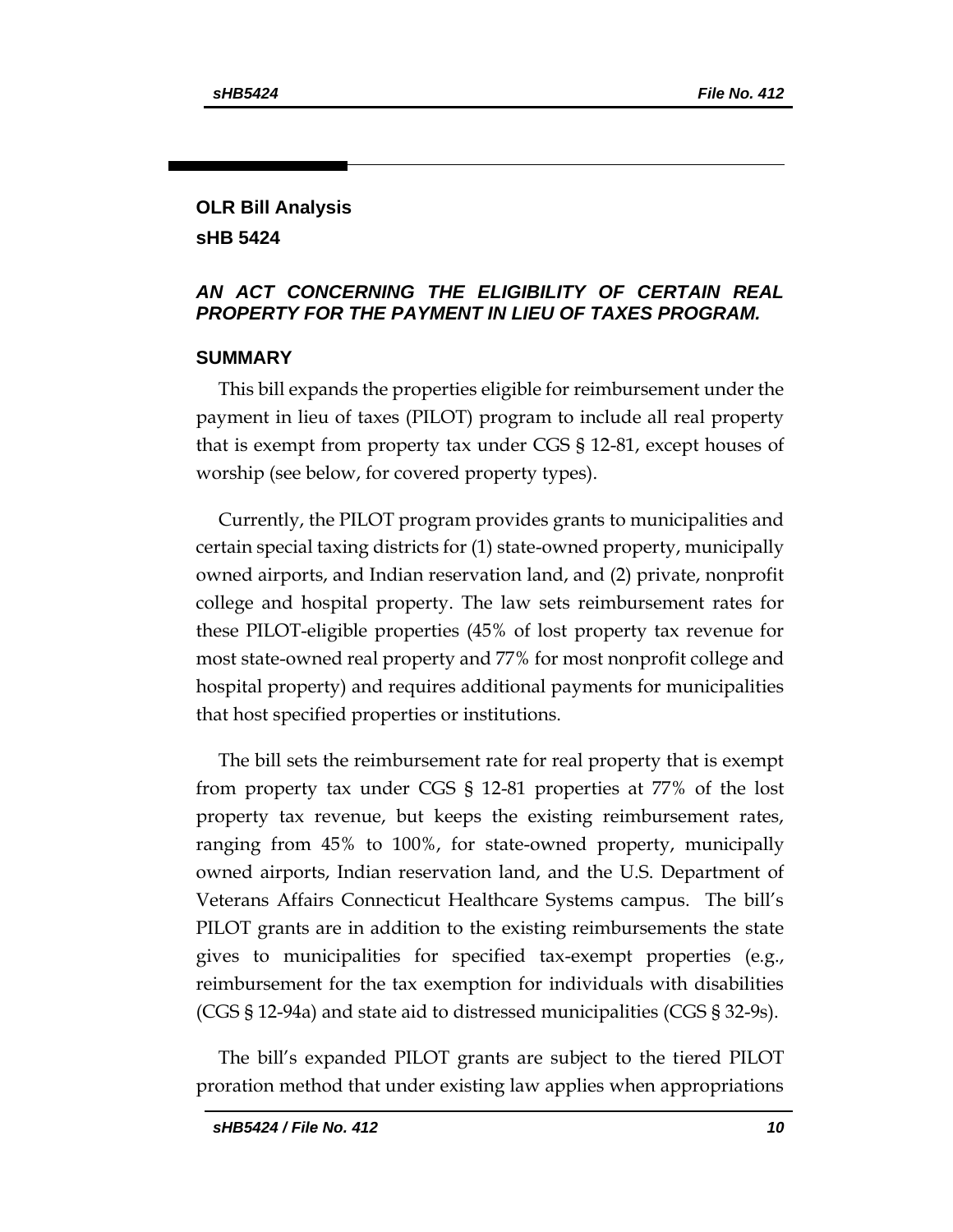are insufficient to fund the PILOT grants (see BACKGROUND).

EFFECTIVE DATE: October 1, 2022

### **EXPANSION OF PILOT PROGRAM TO INCLUDE PROPERTY EXEMPT UNDER CGS § 12-81**

The bill expands the PILOT program to cover the various charitable use, commercial and industrial, government and public use, religious use, and privately owned (e.g., veteran owned) real property that is exempt from property tax under CGS § 12-81. This includes the following property types, if certain conditions are met:

- 1. federal, state, and municipal property and reservation land;
- 2. property that a municipal corporation (e.g., taxing district) uses for a public purpose (including property it leases);
- 3. property held in trust for public purposes and certain private property devoted to public use;
- 4. regional council of governments property, if locally exempt;
- 5. city beach property;
- 6. religious organization property used exclusively for certain purposes (e.g., a school, daycare, recreational facility, or parish house) and clergymen dwellings (the bill specifically makes houses of worship ineligible for PILOT grant reimbursement);
- 7. property owned by nonprofit scientific, educational, literary, historical, or charitable organizations if used exclusively to carry out these purposes or to preserve open space (except certain housing);
- 8. property leased to a charitable, religious, or nonprofit organization, if locally exempt;
- 9. certain nonprofit health care institution, hospital society or corporation, or sanatorium property;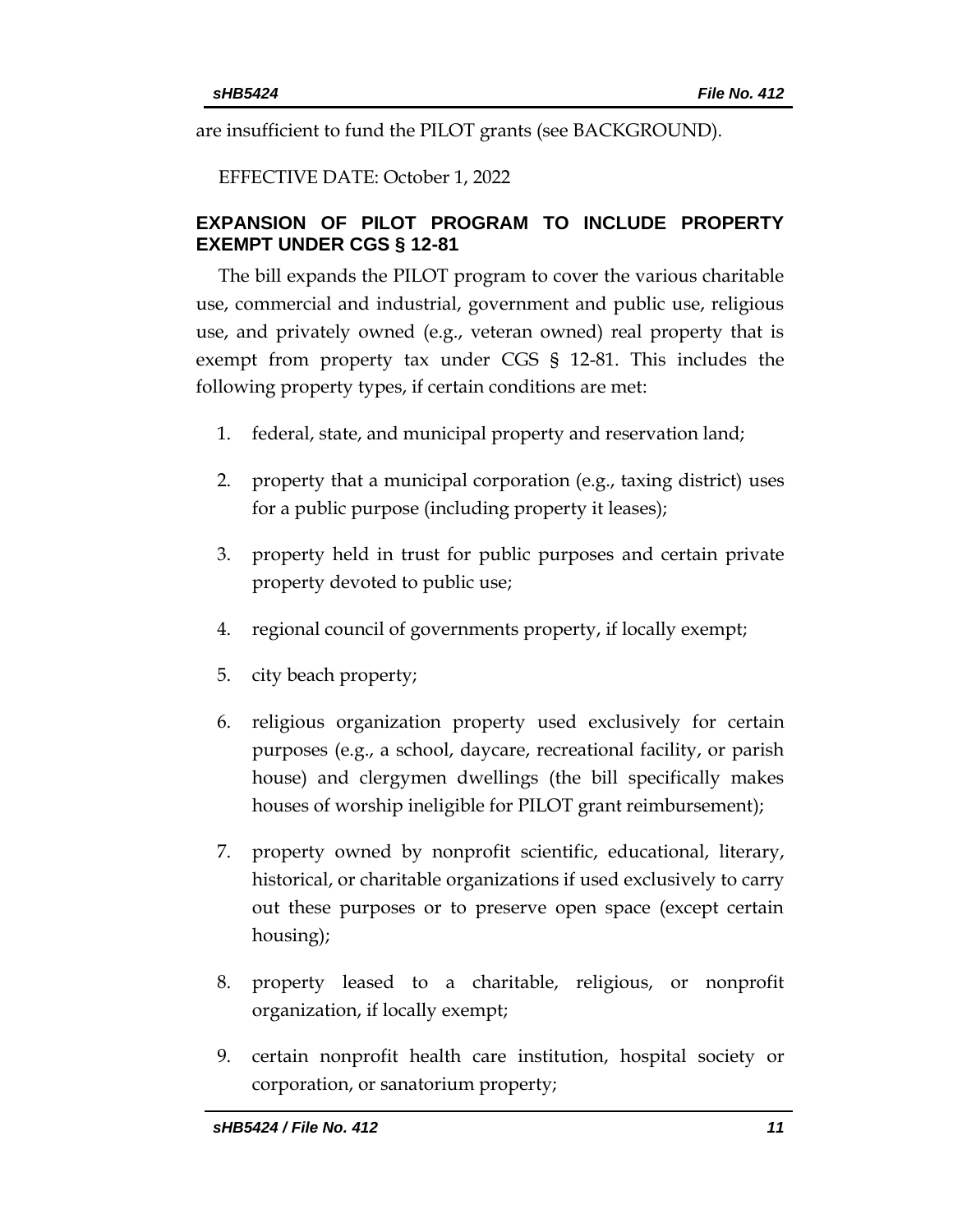- 10. nonprofit camps or recreational facilities, water or air pollution control structures, and certain renewable energy facilities;
- 11. American National Red Cross, volunteer fire company, and Connecticut National Guard property;
- 12. property held in trust for specified colleges;
- 13. manufacturing facilities in specified areas (e.g., distressed municipalities and enterprise zones), for five years;
- 14. agricultural or horticultural society property used for an annual agricultural fair;
- 15. Metropolitan Transportation Authority property related to the New Haven line and privately-owned airports' landing areas; and
- 16. property owned by (a) blind or disabled people or their family members and (b) veterans, servicepeople, or their family members or veterans' organizations.

Existing law generally exempts these properties whether owned by, or held in trust for, the qualifying entity.

#### **BACKGROUND**

#### *Tiered Pilot Proration Method*

By law, if the amount appropriated for PILOT grants is not enough to fully fund them according to the statutory reimbursement rates, the grant amounts must be prorated according to a three-tiered proration method. This method is based on each municipality's (1) equalized net grand list (ENGL) per capita, (2) designation as an alliance district, and (3) percentage of state-owned property.

The three tiers receive 50%, 40%, and 30% of their PILOT grants, respectively, or a proportionately reduced amount if the appropriation is not enough to fund the grants at these prorated percentages. If the annual appropriation exceeds the amount required to fund the grants at